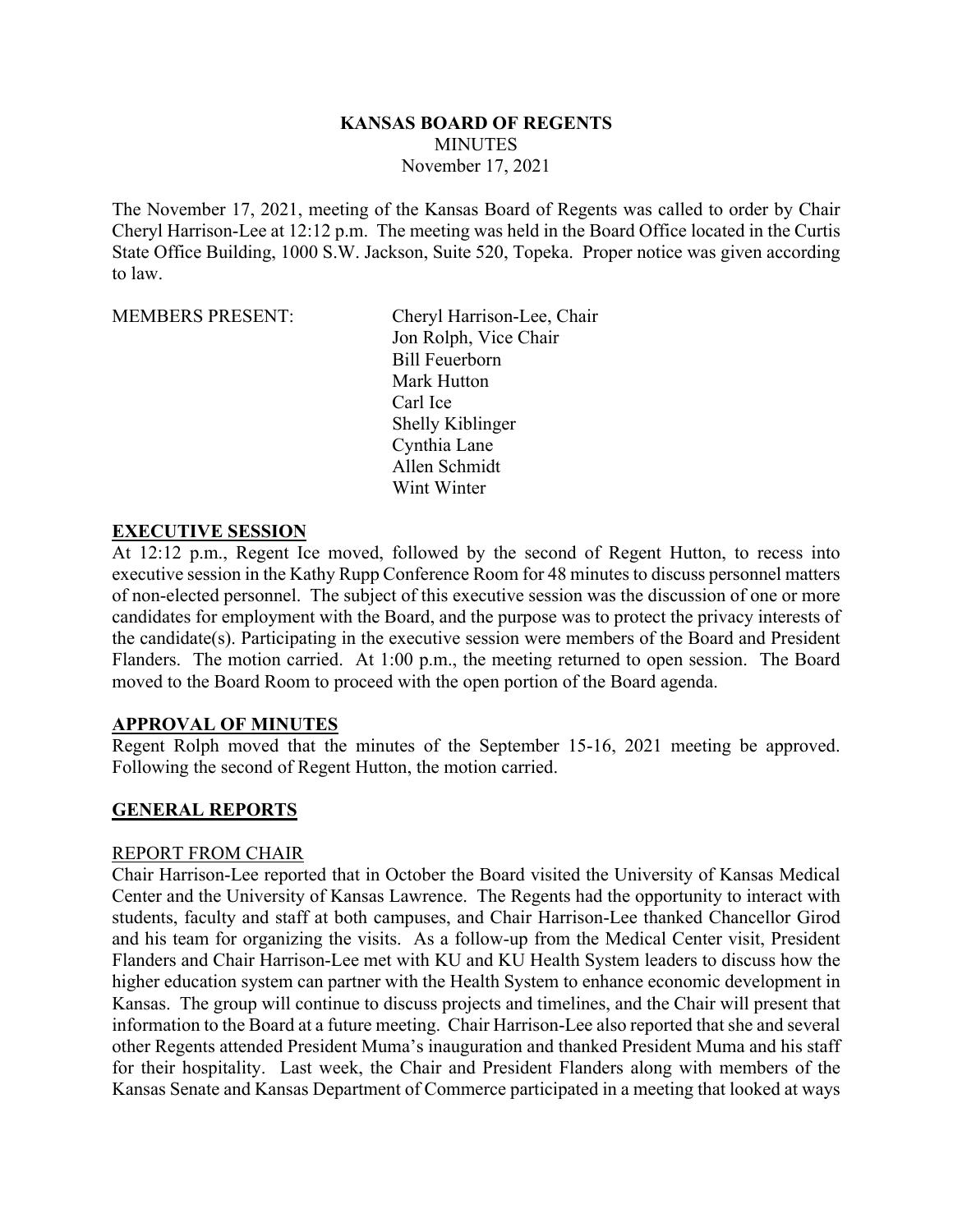to retain students through a NextGen Under 30 program, which could impact the talent available to businesses by increasing student retention rates. Additionally, Chair Harrison-Lee reported that on Thursday the Board will be at Emporia State University for a campus visit and that she looks forward to touring the campus and connecting with campus constituents.

### REPORT FROM PRESIDENT AND CEO

President Flanders reported that last week he and Regent Schmidt attended the annual Midwestern Higher Education Compact (MHEC) Commission meeting. He noted that many states are facing similar challenges with declining enrollments and changes in demographics. Through the State's MHEC membership, the Kansas higher education system is able to utilize MHEC contracts including MHEC's student health insurance and property insurance contracts. President Flanders also reported that Kansas Legislative Post Audit staff have started a limited scope audit of developmental education. Board staff will provide the auditors with data and background. Auditors have also been asked to assess why developmental education courses are necessary. They have reached out to the provosts at every institution to identify instructors and faculty who deliver those courses. If any campus has not responded, President Flanders encouraged them to contact the auditor, Heidi Zimmerman, so that every campus can contribute to the survey.

Regent Winter asked if there are programs that other states are doing well that our system should look at replicating. President Flanders stated that one topic discussed at MHEC was a talent development initiative that involved an entire system and employers in a state. In the initiative, the system is trying to increase attainment levels in a specific area, and President Flanders noted that he plans to look at the details of this initiative to see how it was implemented. He is also going to look at how systems are recruiting companies. Regent Schmidt stated that one thing he learned was that many of the states are preparing for decreases in enrollments because high school graduations are down; however, the data for Kansas show an increase in high school graduation rates. He noted that MHEC has a dashboard that provides data and key performance indicators on the participating states.

# REPORT FROM COUNCIL OF FACULTY SENATE PRESIDENTS

Janet Stramel presented the Council of Faculty Senate Presidents report. The Council continued to discuss how the COVID-19 pandemic has impacted teaching, research, and faculty morale. Since the beginning of the pandemic, faculty have seen their workloads increased, have had to adjust their teaching methods to include multiple modalities, and are finding it difficult to balance their work and home life. Stress levels continue to increase, which has led to increases in retirements and departures. The Council has no solutions for these issues, but wanted the Board to understand what the environment on the campuses is like for faculty members. Dr. Stramel did note that the faculty feel the university administrations are supporting them during these difficult times. The Council also discussed their concerns with the system's retention rates and the vaccine mandates. Dr. Stramel stated that the Council supports complying with the federal mandate because losing federal contracts would be devastating to the universities. The Council discussed the role of shared governance and the importance of including members from the different groups on councils or committees. Dr. Stramel also stated that the Council would like to receive information on how the Board forms its presidential search committees.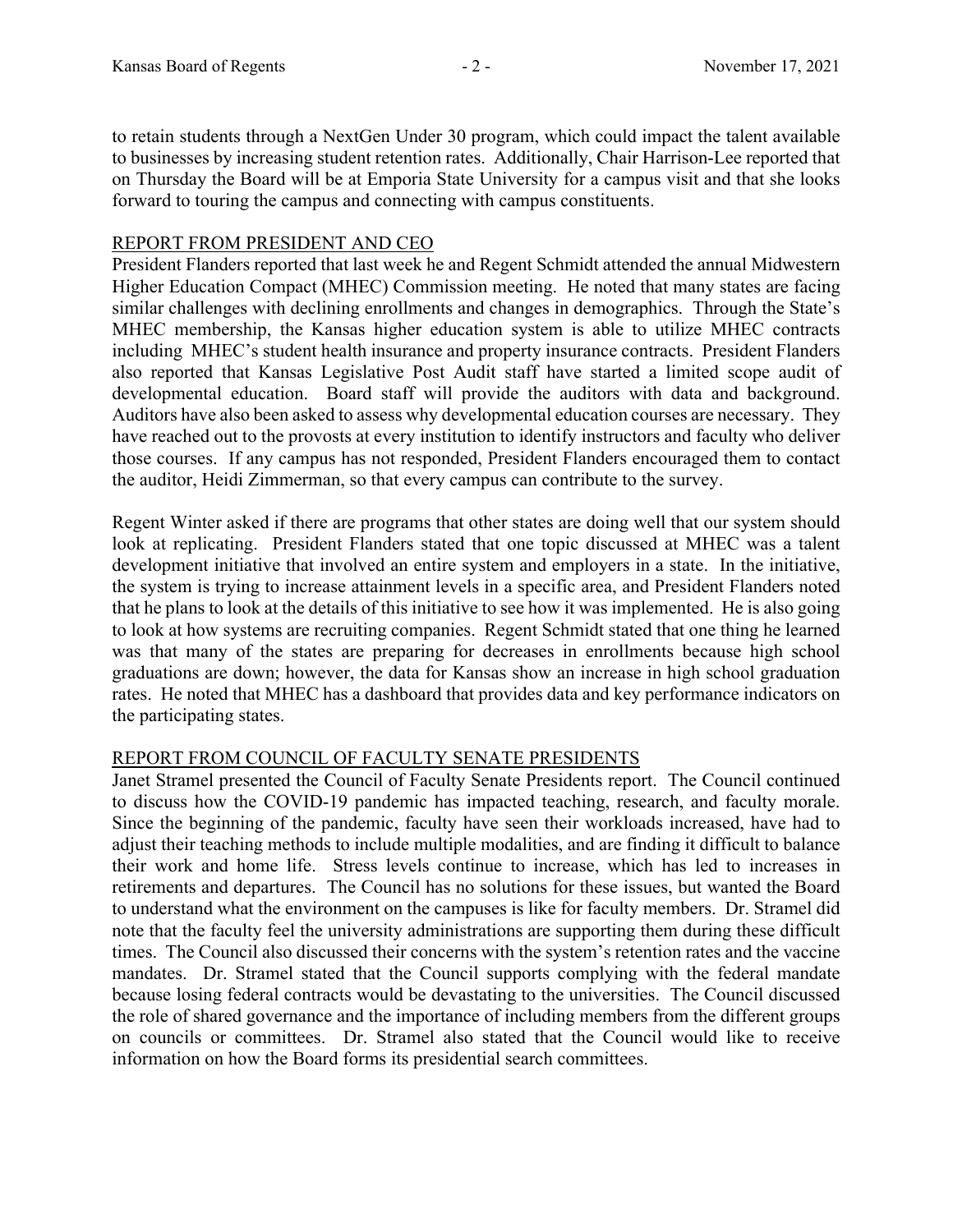### REPORT FROM STUDENTS' ADVISORY COMMITTEE

Mark Faber presented the Students' Advisory Committee report. The Committee met several times last month to discuss a letter, drafted by a couple of the Committee members, that expresses the importance of creating a safe campus environment and supporting victims of sexual assault. The Committee adopted the letter with a 2/3 majority vote, and it was noted that Fort Hays State University and Wichita State University voted against adoption only because they believe their campuses are already addressing the concerns that are expressed in the letter. Mr. Faber stated that the Committee members who voted to adopt the letter have signed it and sent it to their university administrations. The Committee then discussed its goal on student health insurance, and ways to increase student interaction with legislators. The University Student Health Center Taskforce that the Board is considering later today was also discussed, and the students asked the Board to consider adding a student representative to the taskforce if it is formed. Regent Winter asked if the Committee has one or two specific points it would like the Board to include in its communication to the Governor and Legislature on why the students believe the state needs to support higher education. Mr. Faber stated the Committee will discuss this request at its next meeting.

# **STANDING COMMITTEE AND OTHER REPORTS**

# ACADEMIC AFFAIRS

Regent Kiblinger reported that the Board Academic Affairs Standing Committee approved Cloud County Community College's request to change its performance agreements and approved changes to the private postsecondary regulations. The regulatory changes will implement the clarifying and strengthening provisions of the amendments to the Private Postsecondary Act that were passed last Session. the Board's authority over private and out-of-state postsecondary institutions operating in Kansas, allowing for increased consumer protection and institutional accountability. The Committee received presentations from the university provosts on the common themes that are used within each of their academic program review processes. The Committee also received an update on the activities of the Advantage Kansas Coordinating Council.

# FISCAL AFFAIRS AND AUDIT

Regent Hutton presented the report for the Fiscal Affairs and Audit Standing Committee. The Committee reviewed the items on the Board agenda related Fiscal Affairs and Audit. Regent Hutton noted that on the Board's consent agenda there are several capital projects, two of which will be moved to the Board's discussion agenda so that he may recuse himself from the Board's action on those projects but act on others. The Committee discussed the FY 2023 housing and food service rates and requested the following: (1) that the universities present a uniform approach in calculating occupancy rates, and (2) for each university to present a plan to replenish the financial reserves of these auxiliary enterprises. The student health center proposal was briefly discussed, and it was noted that the intent of the proposal is to focus on existing data for analysis and not to eliminate the student health fees, but to ensure that the centers are offering the most affordable health care to students with a high level of accountability to student safety. Vice President Frisbie presented an overview of Regents System employee pay adjustments and actions taken by the Legislature in recent years with regard to state employee pay. The Committee requested information on how the universities have applied merit adjustments versus providing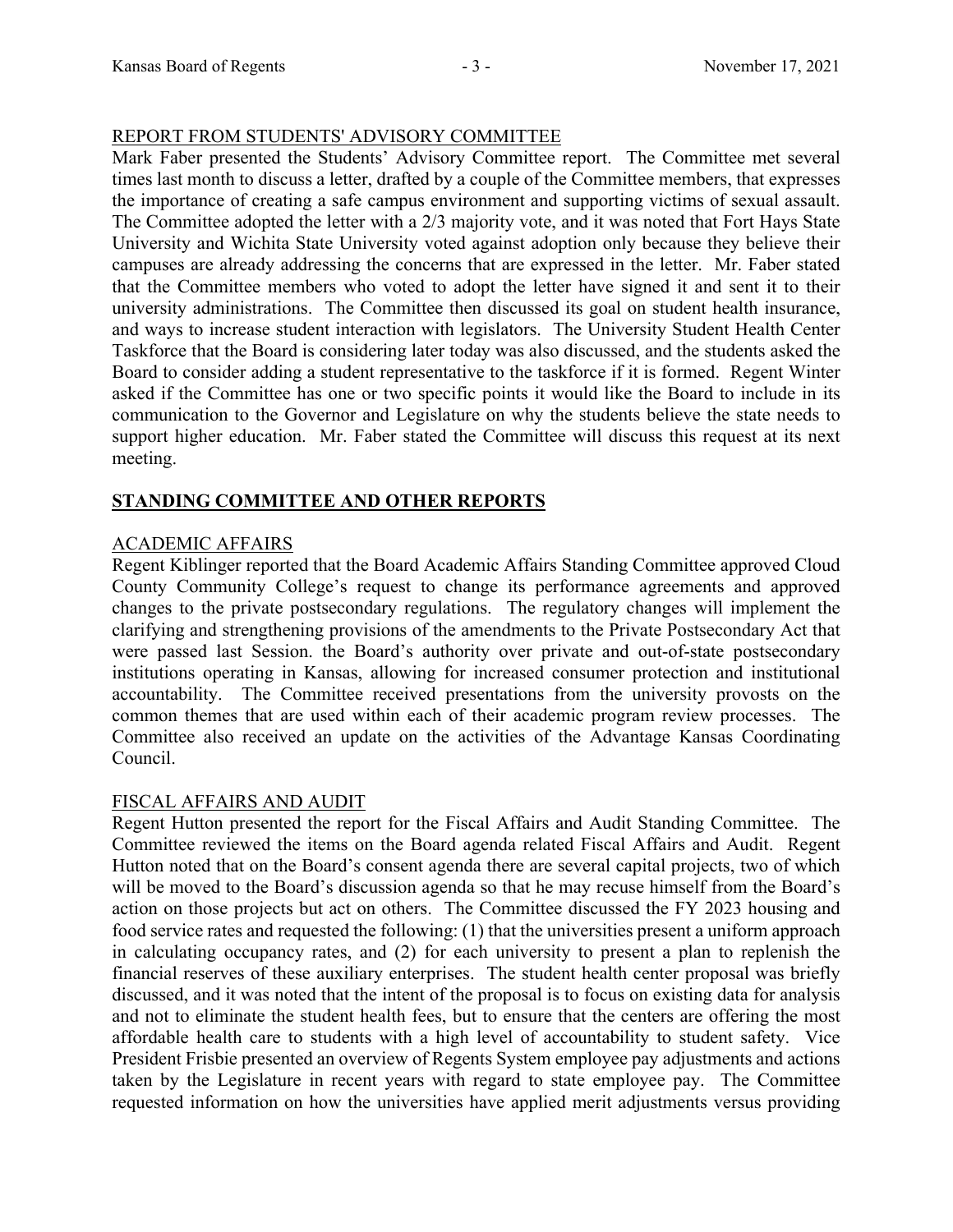across the board pay adjustments to eligible employees. Because this expense is so large, the universities have little to no opportunity to address the matter with constricting budgets. Senior Director for Finance & Administration Kelly Oliver presented the Board Office's budget for FY 2022, and Director of Facilities Chad Bristow gave an update on the work underway with the Board's capital renewal initiative.

Regent Winter asked for additional information on what progress has been made on the university student health center study. Regent Hutton stated that since the September meeting, he has worked with President Flanders and Dr. Debbie Haynes to narrow the scope to cover only the following items: 1) review the impact of third-party insurance billing on the overall operating cost and on student fees, and 2) review the organizational structure of the state university student health centers to ensure student safety. Regent Hutton stated the proposal was also updated to include two additional taskforce members identified by the state universities – one from the regional universities and one from the research universities. Regent Winter stated that in September the university CEOs expressed concerns with staffing and workload issues related to this review and wanted to know if those concerns have been addressed. Regent Hutton stated the study will focus on analyzing existing data that should be available through each center's normal record keeping process. He also noted the taskforce is ready to begin its work if the Board approves the proposal later in the agenda.

# **GOVERNANCE**

Regent Harrison-Lee reported that the Governance Committee approved proposed amendments to the Building Naming policy and the University CEO Out-of-State Travel policy. The changes to both of these policies will be forwarded to the Board for consideration at a future meeting. The Committee continued to discuss the rollout of the Board's free speech guidance and reviewed proposed amendments to the university CEO assessment tool. The proposed amendments incorporate more references to and components of the Board's strategic plan, *Building a Future*. Board staff will seek additional feedback on the proposed amendments and will bring a recommendation to the Board in December. The Committee also discussed the communication and advocacy plan for the unified budget request and received information on the Kansas State Board of Education's request to review the Board's service area policy. Board staff recommended gathering additional feedback on the issues and increasing communication with the school districts so that they are aware of and understand the waiver provision in the current policy. The Committee concurred with the recommendation.

#### RETIREMENT PLAN

Regent Harrison-Lee stated that the Retirement Plan Committee (RPC) met on October 19, 2021. The RPC reviewed the FY 2021 Mandatory and Voluntary Plan-related expenses, recommended a formula for allocating those expenses, and recommended that the Board approve those expenses to be paid from the TIAA and Voya revenue accounts. If approved by the Board, the excess remaining in the revenue accounts will result in the return of over \$1.15 million to Plan participants for FY 2021. The RPC also recommended that the Board amend the Committee's Charter to delegate the review of Mandatory and Voluntary Plan-related expenses in the future. The RPC received the semi-annual reports from the Board's investment consultant, Advanced Capital Group (ACG). Two funds in the TIAA fund lineup were placed on watch. ACG also reviewed new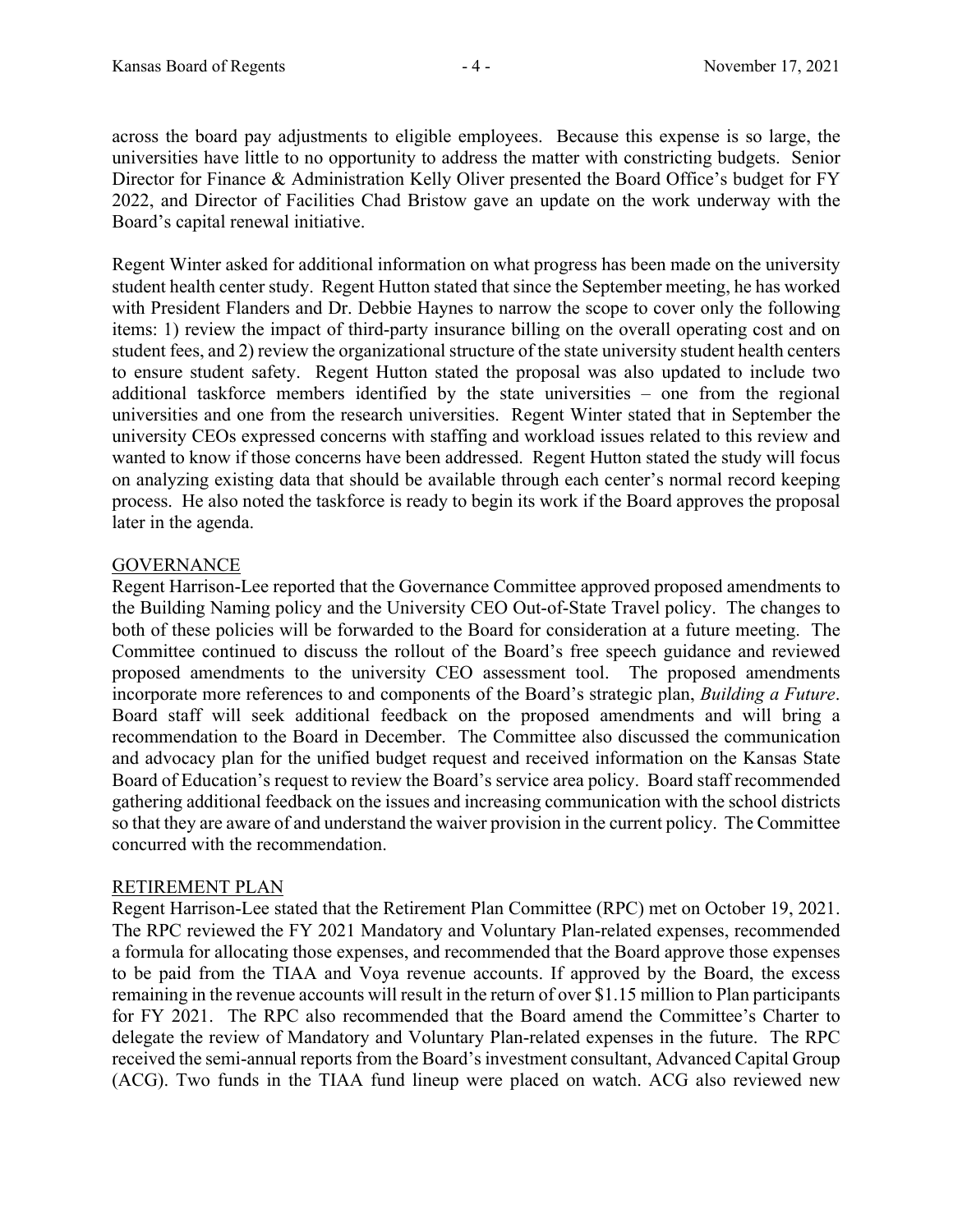guidance from the United States Department of Labor related to cybersecurity and has been working with Board staff to ensure the Plans are utilizing these best practices.

### AMEND AGENDA

Chair Harrison-Lee stated that Regent Hutton has disclosed that he has a conflict with the Kansas State University West Memorial Stadium project, which is item three on the Fiscal consent agenda. She amended the agenda to remove it from consent and placed it on the Fiscal Affairs and Audit discussion agenda as new item three so that Regent Hutton can vote on the other consent items and step out of the meeting when the West Memorial Stadium item is discussed and acted on.

Additionally, Chair Harrison-Lee amended the agenda to add "Amend the FY 2023 Capital Improvement Plan to Increase the Project Budget for the Convergence Sciences 2 Facility for Digital Transformation" as item four under the Fiscal Affairs and Audit discussion agenda. She noted that Regent Hutton also has a conflict with this item as well and will remain absent from the room while it is being discussed and acted on.

Chair Harrison-Lee also amended the agenda to add "Act on ESU Search Process and Appointment of an Interim President at Emporia State University" as item five under Other Matters on the discussion agenda.

### **APPROVAL OF CONSENT AGENDA**

Regent Kiblinger moved, with the second of Regent Rolph, that the Consent Agenda be approved. The motion carried.

#### *Academic Affairs*

#### MASTER OF SCIENCE IN ATHLETIC TRAINING – WSU

Wichita State University received approval to offer a Master of Science in Athletic Training. This program will total 62 semester credit hours. The estimated cost of the program for the first three years is as follows: year one - \$299,667, year two - \$303,985, and year three - \$305,409. Student tuition and fees will finance the program.

#### MASTER OF SCIENCE IN MATERIALS ENGINEERING – WSU

Wichita State University received approval to offer a Master of Science in Materials Engineering. This program will total 33 semester credit hours. The estimated cost of the program for the first three years is as follows: year one - \$107,338, year two - \$125,093, and year three - \$141,431. Student tuition and fees will finance the program.

#### *Fiscal Affairs & Audit*

#### RAZE BUILDING – PSU

Pittsburg State University received authorization to raze the Biology Reserve Shed B, building number 38500-0015. The estimated cost to remediate and raze the structure is between \$10,000 and \$12,000, which will be financed with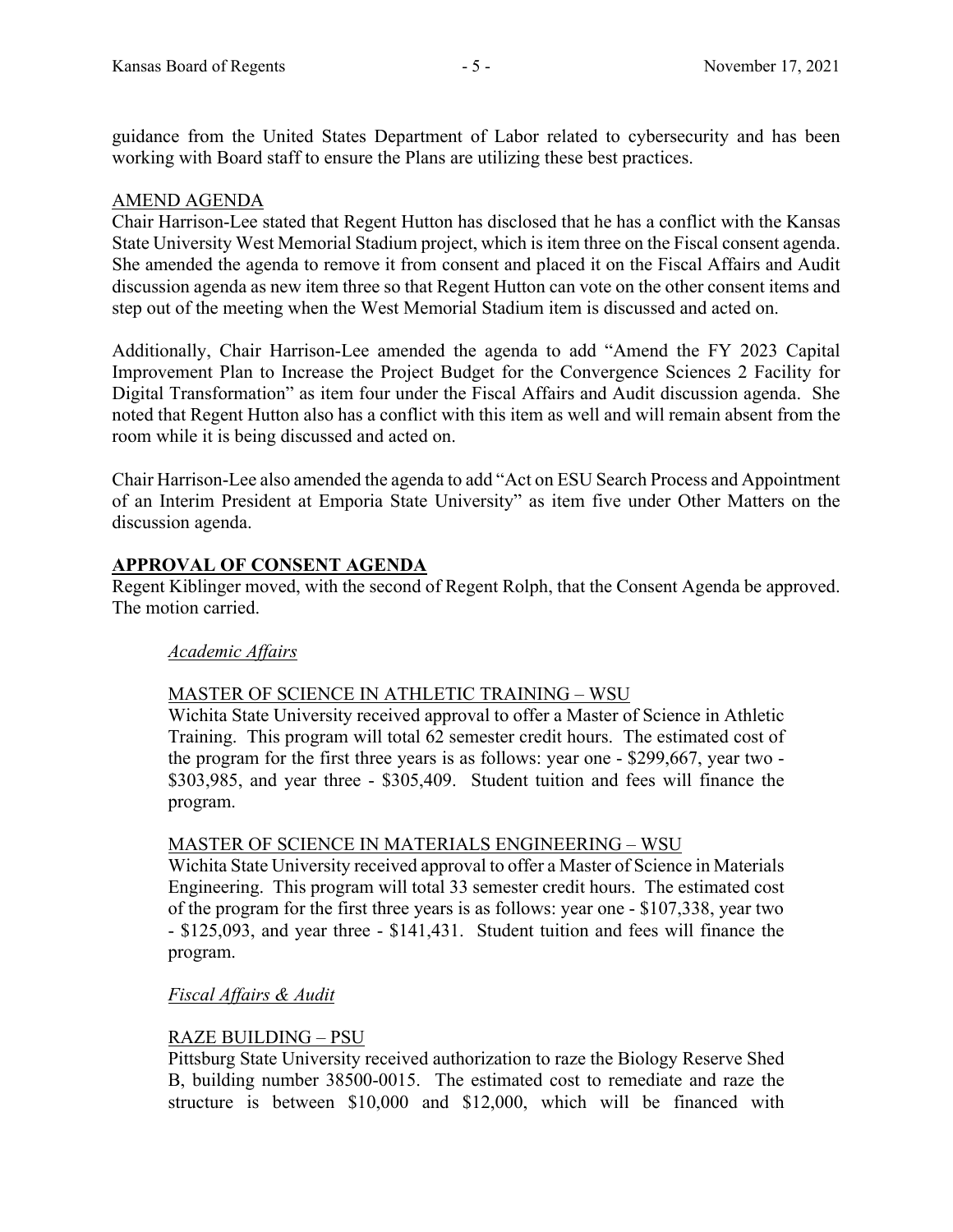departmental operating funds. The vacated area will then be converted into green space.

### AMENDMENT TO FY 2023 CAPITAL IMPROVEMENT REQUEST FOR MCPHERSON HALL – PSU

Pittsburg State University received approval to amend its FY 2023 Capital Improvement Plan to reflect an increase in the total project cost for the McPherson Hall expansion and renovation project. In December 2020, the Board approved the architectural program, which had a projected cost of \$6 million. Since then, inflationary pressures in construction projects have resulted in a revised cost estimate of \$8.1 million. It is anticipated that private donations will fund the project, but PSU may use reserves if necessary to cover any remaining gap to the total project cost.

### AMENDMENT TO FY 2023 CAPITAL IMPROVEMENT REQUEST AND PROGRAM STATEMENT FOR MOSIER HALL – KSU

Kansas State University received approval to amend its FY 2023 Capital Improvement Plan to include the Mosier Hall consolidation project. The College of Veterinary Medicine received a \$3,430,993 National Institutes of Health (NIH) grant for this project. The laboratory areas of the suite will be constructed to meet NIH requirements for Biosafety Level 2 space. The project Program Statement was also approved.

# ACCEPTANCE OF REAL PROPERTY – KSU

Kansas State University received authorization to accept ownership of an 80-acre tract of pastureland near Colbert Hill in Riley County, Kansas from the KSU Foundation.

### AMENDMENT TO FY 2023 CAPITAL IMPROVEMENT REQUESTS FOR THE MARCUS WELCOME CENTER ADDITION – WSU

Wichita State University received approval to amend its FY 2023 Capital Improvement Plan to show the amended project budget for the Marcus Welcome Center Addition, which increased from \$3.4 million to \$4.0 million. The project will be funded with a combination of private gifts and university funds.

AMENDMENT TO MEMORANDUM OF AGREEMENT WITH BETWEEN PITTSBURG STATE UNIVERSITY (PSU) AND THE PSU CHAPTER OF THE KANSAS NATIONAL EDUCATION ASSOCIATION, REPRESENTING FACULTY – PSU

Amendments to the Memorandum of Agreement between Pittsburg State University and the PSU chapter of the Kansas National Education Association (KNEA) for FY 2022 were approved. The amendments include changes to the Salaries and Duration articles, and to a number of other sections including performance appraisals, student evaluations, and the meet and confer process. The Board Chair was authorized to execute the amended Agreement on behalf of the Board.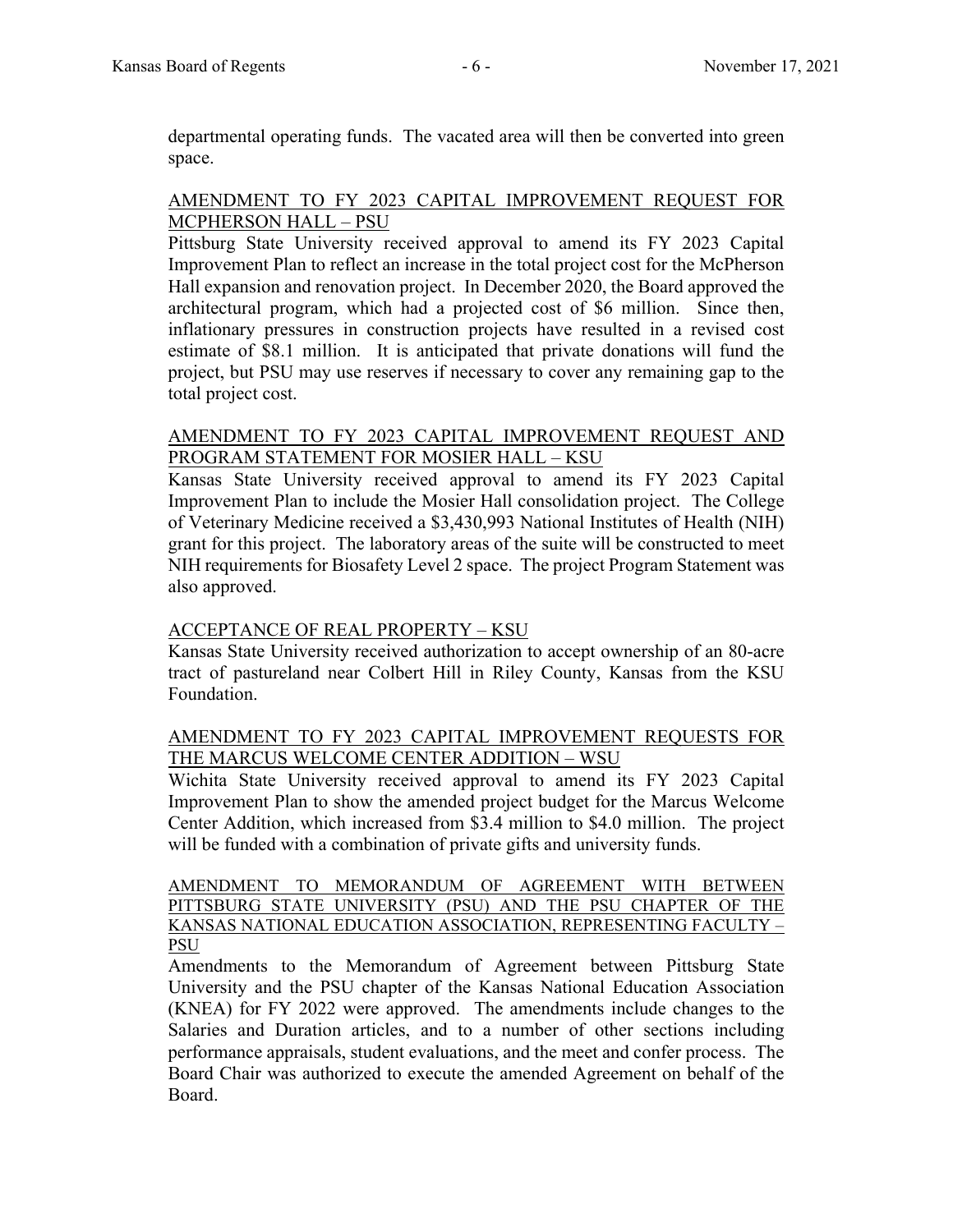#### *Retirement Plan*

RECOMMENDED FORMULA FOR DEDUCTING AUTHORIZED EXPENSES FROM REVENUE ACCOUNTS AND DISTRIBUTING EXCESS TO RETIREMENT PLAN PARTICIPANTS AND APPROVE FY 2021 EXPENSES The Retirement Plan Committee recommendations to allocate expenses between TIAA and Voya pro rata based on the number of active Mandatory and Voluntary Plan participants and to distribute the remaining revenue account balance pro rata based on the participant's account balances in the Mandatory and Voluntary Plans were approved. The FY 2021 Plan expenses were also approved.

#### AMEND THE RETIREMENT PLAN COMMITTEE CHARTER TO DELEGATE RESPONSIBILITY FOR REVIEWING REASONABLENESS OF PLAN EXPENSES

The proposed amendments to the Retirement Plan Committee Charter were approved. The amendments delegate to the Retirement Plan Committee the fiduciary duty to review that all services provided to the Plans are necessary and that the cost of those services is reasonable. The additional responsibility will be added to the section of the Charter titled "Mission Statement and Principal Functions," and will state the following:

"Specifically, the Committee shall be responsible for the following:

- Ensure that proper due diligence is conducted in the selection of investment managers and/or investment funds.
- Monitor and evaluate performance results achieved by the investment managers.
- Establish effective communication procedures between investment managers, investment funds, external parties (such as consultants), Plan participants and campus administrators and the Committee.
- Develop and periodically review investment policies and procedures.
- Provide ongoing communications with the Board.
- Conduct periodic Committee meetings.
- Retain independent outside experts, as needed, to assist in the development and monitoring of the overall investment program.
- Administer and carry out the provisions of the plans.
- Delegate appropriate individuals and engage third parties to carry out plan provisions where appropriate.
- Approve and adopt plan documents and material amendments and modifications (subject to any further approval requirements of the Board).
- Approve amendments and interpretations of plan provisions other than those indicated above.
- Address questions concerning the eligibility, provisions, and features of the plans, including elections, contributions and benefits.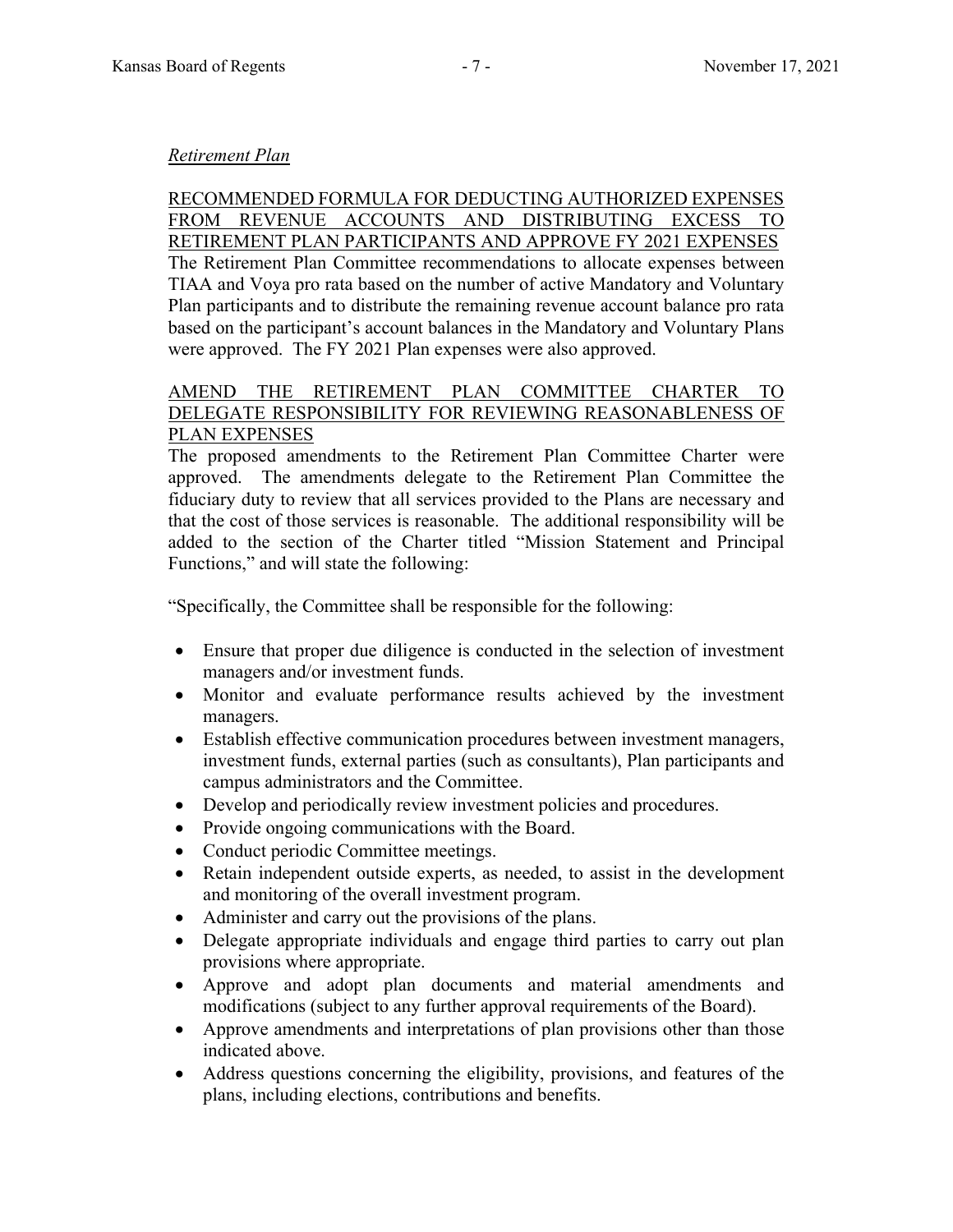- Ensure required notices and information are distributed to participants.
- Establish procedures for enrollment, payroll deductions, distributions, and rollovers under the plan.
- Review at least annually that all services provided to the plans are necessary and that the cost of those services is reasonable.
- Such other duties and responsibilities as may be assigned to the Committee, from time to time, by the Board, or as designated in plan documents and/or investment policy statement."

# *Technical Education Authority*

### NEW PROGRAM PROPOSALS FROM BARTON COMMUNITY COLLEGE, CLOUD COUNTY COMMUNITY COLLEGE, COLBY COMMUNITY COLLEGE AND WASHBURN INSTITUTE OF TECHNOLOGY

Barton Community College (BCC) received approval to offer a Technical Certificate A (16 credit hours) in Plumbing (46.0503). The College received approval in 2015 to offer a Plumbing program at correctional facilities but the program was discontinued because of contract changes with the Kansas Department of Corrections. BCC plans to begin offering the program at its Great Bend campus in the spring of 2022. The program costs \$142,617 to deliver, which is funded with student tuition and fees, state aid, and local mil levy.

Cloud County Community College received approval to offer a Technical Certificate A (18 credit hours) in Welding (48.0508). The program will be housed at Junction City High School and will begin in the fall of 2021. The initial cost of the program is estimated at \$9,000 (salaries), which will be funded through the College's adjunct budget.

Colby Community College received approval to offer a Technical Certificate A (16 credit hours) and a Technical Certificate B (32 credit hours) in Welding (48.0508). The College is partnering with the Norton Correctional Facility to offer the program, which is scheduled to begin the fall of 2021. The estimated cost of the program is \$81,895, which will be funded with institutional funds. Equipment, tools/supplies, and instructional supplies/materials will be covered by the Kansas Department of Corrections.

Washburn Institute of Technology received approval to offer a Technical Certificate A (28 credit hours) in Sterile Processing Technology (51.1012). The program will begin in the summer of 2022. The estimated cost of the program is \$114,540, which will be funded with student tuition and fees and state aid.

Washburn Institute of Technology received approval to offer a Technical Certificate B (30 credit hours) in Plumbing Technology (46.0503). Washburn Institute of Technology currently offers plumbing courses through the Climate and Energy Control program offered at the Kansas Juvenile Correctional Complex (KJCC) and is expanding its program offerings due to increased demand for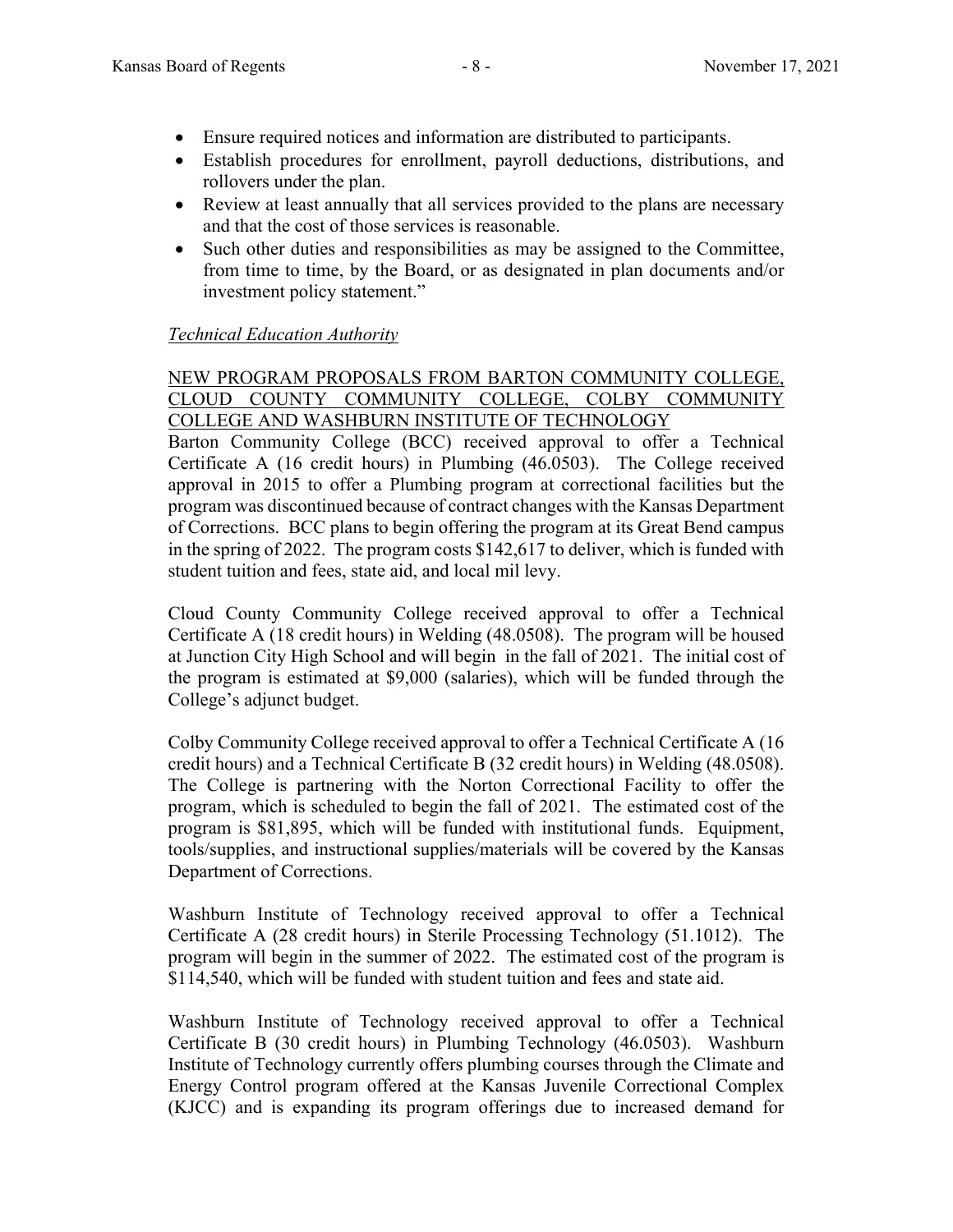plumbers. The program will begin being offered in the fall of 2022 and the estimated cost is \$126,020. The program will be initially launched at KJCC and funded through institutional dollars, Maintenance of Effort, KJCC funds, Perkins funds, and business and industry donations.

#### EXCEL IN CTE FEES FOR BARTON COMMUNITY COLLEGE, CLOUD COUNTY COMMUNITY COLLEGE AND WASHBURN INSTITUTE OF **TECHNOLOGY**

The Excel in Career Technical Education fees for the below programs were approved:

- Barton Community College: Plumbing Technology for a total of \$471 for tools, credential testing, and personal protective equipment;
- Cloud County Community College: Welding Technology for a total of \$1,176.36 for personal protective equipment, textbooks, and certification testing;
- Washburn Institute of Technology: Sterile Processing Technology for a total of \$325 for textbooks and credential testing; and
- Washburn Institute of Technology: Plumbing Technology for a total of \$892 for tools, personal protective equipment, credentials exams and testing.

# PROMISE ACT PROGRAMS FOR BARTON COMMUNITY COLLEGE, BUTLER COMMUNITY COLLEGE, CLOUD COUNTY COMMUNITY COLLEGE, COLBY COMMUNITY COLLEGE AND WASHBURN

# INSTITUTE OF TECHNOLOGY

The below programs were approved to become Promise Eligible programs:

- Barton Community College: Plumbing Technology, which falls under the Advanced Manufacturing and Building Trades category specified in legislation;
- Butler Community College: Exercise Science, which falls under the Mental and Physical Healthcare category specified in legislation;
- Butler Community College: Sports Management, which falls under the Mental and Physical Healthcare category specified in legislation;
- Cloud County Community College: Welding Technology, which falls under the Advanced Manufacturing and Building Trades category specified in legislation;
- Colby Community College: Welding Technology, which falls under the Advanced Manufacturing and Building Trades category specified in legislation;
- Washburn Institute of Technology: Sterile Processing Technology, which falls under the Mental and Physical Healthcare category specified in legislation; and
- Washburn Institute of Technology: Plumbing Technology, which falls under the Advanced Manufacturing and Building Trades category specified in legislation.

#### *Other Matters*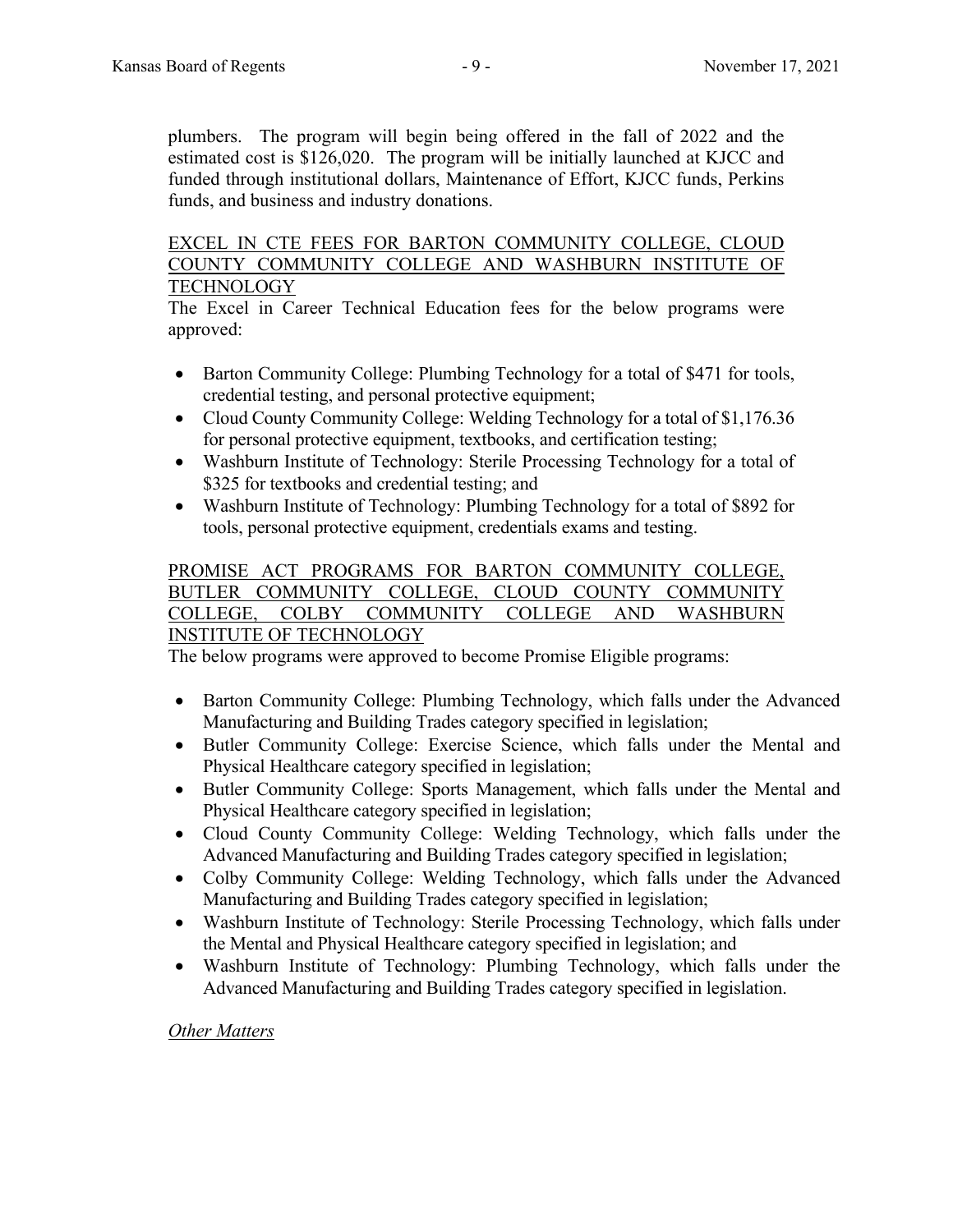### UPDATED RESOLUTION TRANSFERRING BOARD'S AUTHORITY TO EXERCISE MANAGEMENT CONTROL OVER SECURITY OF CERTAIN KANSAS STATE UNIVERSITY RELATED CLASSIFIED INFORMATION TO A SECURITY EXECUTIVE COMMITTEE – KSU

The updated Resolution transferring the Board's authority to exercise management control over certain classified information to a Security Executive Committee at Kansas State University was approved. The Resolution was updated to add the University's new Vice President for Research, Dr. David Rosowsky.

(Resolution filed with Official Minutes)

# **CONSIDERATION OF DISCUSSION AGENDA**

### *Board Goal*

### REVIEW OF STATE UNIVERSITY STUDENT HEALTH CARE CENTERS

President Flanders stated that at the September 2021 Board meeting, the Board adopted a goal to study best practices for universities' student health centers. During the September meeting, the Board directed President Flanders and the university CEOs to work with Dr. Debbie Haynes to develop a scope of work and timeline for the proposed task force to be presented at the November meeting. Since the September meeting, President Flanders has worked with Dr. Haynes and Regent Hutton on a scope and timeline for the taskforce and collected feedback from the universities. The proposed scope of work includes the following tasks: 1) perform a high-level assessment of the six university student health centers' ability to collect student health insurance reimbursement as compared to industry standards, and 2) perform a high-level assessment of existing management controls in place at each center to ensure effective safety, security and oversight of providers, center staff, and clinical information and services. President Flanders stated that at the September meeting, Regent Hutton recommended appointing the individuals listed below to the taskforce along with a university representative chosen by the six state universities. The universities decided to nominate one representative from a regional university – Rita Girth, Operations Director of the Bryant Student Health Center at Pittsburg State University, and one representative from a research university – Dr. Thomas Lane, Vice President for Student Life at Kansas State University, to serve on the taskforce. President Flanders noted that the taskforce is ready to begin its work, if approved, and the Board will receive progress reports throughout the year with the final report presented at the June 2022 meeting.

- Dr. Debbie Haynes Chair
- Mark Finucane
- Lauren Lucht
- Russell Rein
- Brian White
- Steve Kelly
- Bob Copple
- A university representative chosen by the six state universities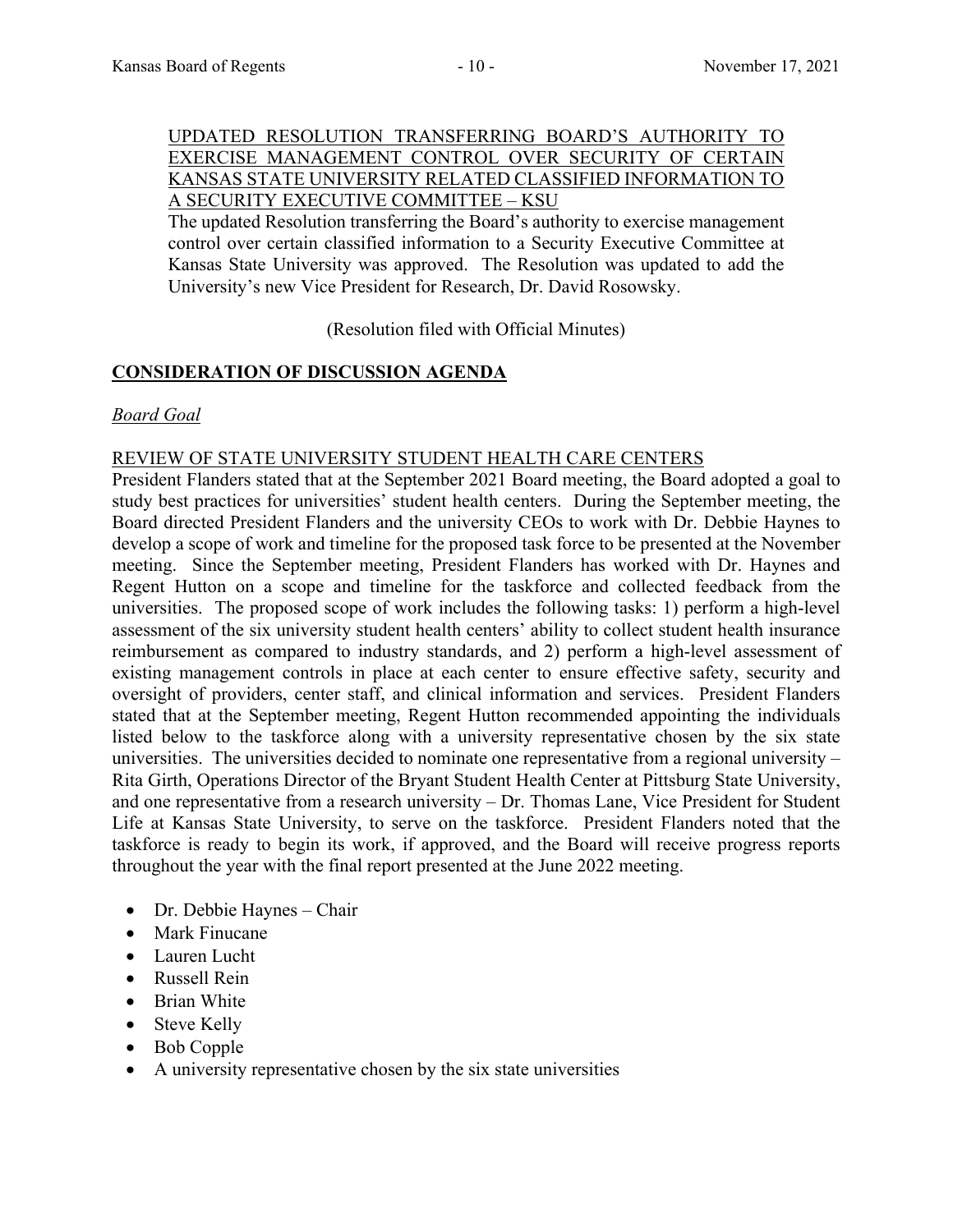Regent Winter moved to approve the Taskforce membership including the two representatives from the universities, the scope of work, and the timeline. Regent Schmidt stated he would like to amend the scope to address some of the comments in the feedback from the universities. He recommended the following language be approved as the scope of work: 1) Perform a high-level assessment of the six university health systems' ability to collect student health insurance reimbursement as compared to industry standards; and 2) Perform a high-level assessment and analysis of the six university student health systems that may provide recommendations to the Regents and institutions for keeping overall student services efficient and safe while also taking into consideration the unique situations encountered by students and student health systems, aligning analysis with standards that exist for higher education. Regent Winter amended his motion to incorporate the amended scope language. Regent Schmidt seconded, and the motion carried.

# *Fiscal Affairs and Audit*

# FY 2023 HOUSING AND FOOD SERVICE RATE ADJUSTMENT PROPOSALS SUBMITTED BY STATE UNIVERSITIES (FIRST READ)

Elaine Frisbie, Vice President for Finance and Administration, presented the first read of the FY 2023 Housing and Food Service Rate Adjustment proposals for the state universities. Regent Rolph and Regent Hutton expressed their concerns with rising inflation and its impact on the cost of food. Regent Hutton noted that the Fiscal Affairs and Audit Standing Committee asked each university to present a plan to replenish the financial reserves of these auxiliary enterprises. The Board will act on the proposals at the December meeting.

# (Proposals filed with Official Minutes)

# AMEND BOARD POLICY RELATED TO PAYMENT OF TUITION AND FEES

Vice President Frisbie stated that at the beginning of the pandemic the Board suspended a portion of its Tuition and Fee policy that stated "No student shall be permitted to enroll for any semester if there are outstanding delinquencies from prior semesters, . . . . [and International] students may receive tuition and fees extension privileges until not later than November 10 of the first semester or April 10 of the second semester, pursuant to written agreement with the institution." The universities had success enrolling and working with students who had outstanding balances and request that the policy be amended to allow the universities to continue to have this flexibility moving forward. Regent Hutton noted the Fiscal Affairs and Audit Standing Committee fully supports amending the policy. Regent Rolph moved to approve and Regent Hutton seconded. The motion carried. The following amendments were adopted:

#### **Chapter II: Governance – State Universities**

**…** 

**D FISCAL MANAGEMENT AND BUSINESS ADMINISTRATION** (see Chapter III., Section B. for additional fiscal management policies applicable to state universities)

1 TUITION AND FEES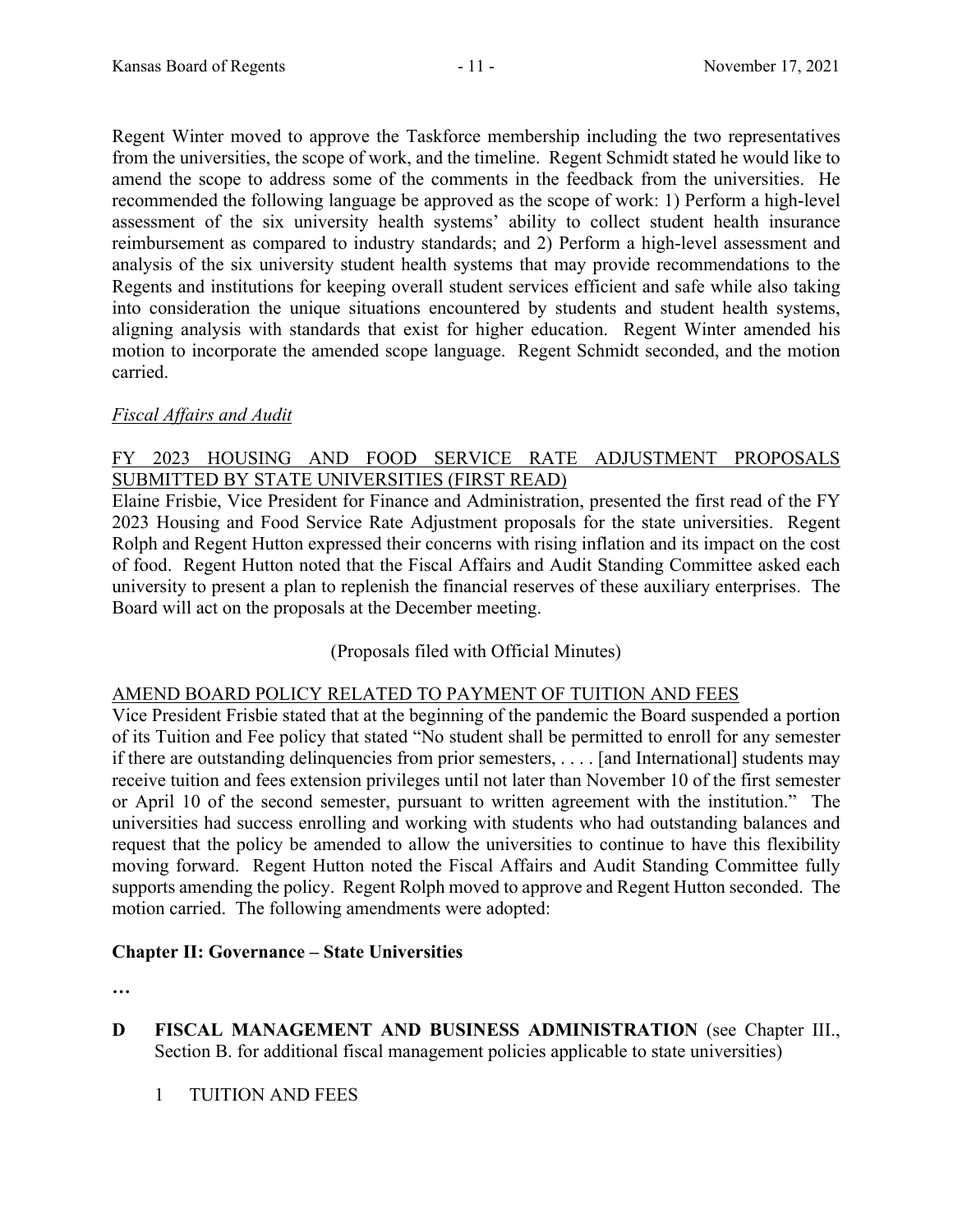…

The Board shall fix tuition, fees required of every student as a condition of enrollment, student housing fees, building construction fees, and changes in academic fees. The Board delegates to the chief executive officer of each institution the authority to establish user and administrative fees where the increase does not generate an amount in excess of \$250,000 annually. All such tuition and fees are to be incorporated in the Comprehensive Fee Schedule, which will be received annually by the Board.

- d Payment and Fees
	- i All students are required to pay fees as published in the institution's comprehensive fee schedule. No student shall be permitted to enroll for any semester if there are outstanding delinquencies from prior semesters.
	- $\frac{ii}{11}$  Short-term extensions of the fee payment due date may be granted for sponsored international students experiencing international monetary exchange difficulties, students certified to receive funds through the institution's Office of Student Financial Aid, and for other extenuating circumstances at the institution's discretion. These students may receive tuition and fees extension privileges until not later than November 10 of the first semester or April 10 of the second semester, pursuant to written agreement with the institution. Each university shall establish procedures to collect outstanding obligations owed by students and former students. Each university shall maintain a system to record all delinquent financial obligations owed to that university by students and former students. A university may take any or all of the following actions for delinquent student accounts:
		- i. Deny or cancel registration;
		- ii. Withhold refunds (to the extent permitted by law) and the provision of services, grade reports, transcripts, diplomas, and graduation;
		- iii. Terminate agreements for student or family housing and/or take other action when financial obligations relate to housing;
		- iv. Use outside collection agencies as authorized in K.S.A. 76-745, report to credit bureaus, and assess related fees;
		- v. Follow K.S.A. 75-3782a, et seq., in requesting the Director of Accounts and Reports write-off of uncollectible accounts; and
		- vi. Other measures as permitted by law.
- e Collection of Overdue Accounts

The state universities are authorized to use commercial collection agencies selected pursuant to the process outlined in K.S.A. 76-745 to assist in collection of overdue student loan accounts, student housing accounts, and other appropriate accounts.

f Write-Off of Uncollectible Accounts Receivable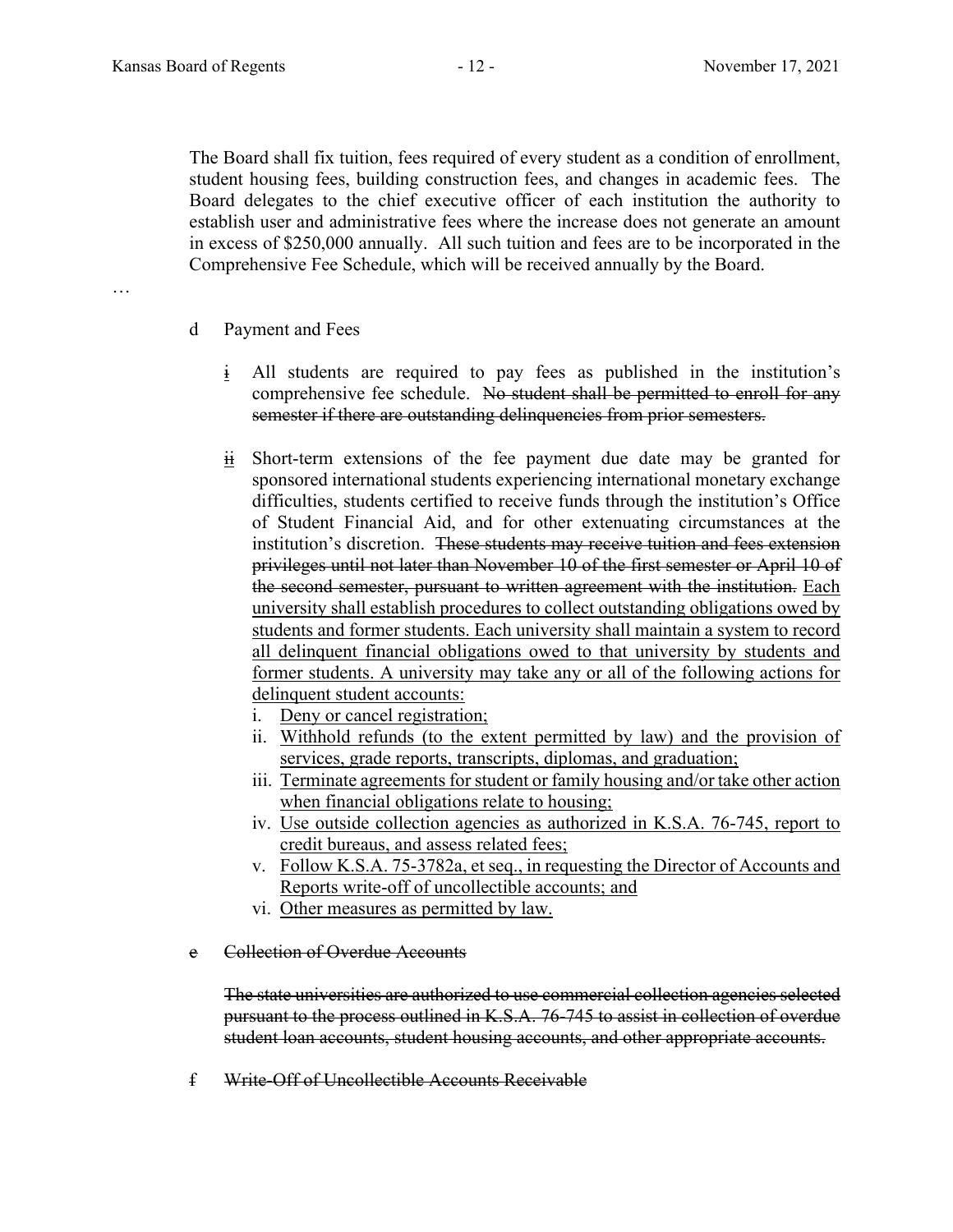The chief executive officer of each state university shall request that the Director of Accounts and Reports write-off uncollectible accounts receivable pursuant to K.S.A. 75-3728a, et seq., as amended.

### AMENDMENT TO FY 2023 CAPITAL IMPROVEMENT REQUEST AND PROGRAM STATEMENT FOR WEST MEMORIAL STADIUM – KSU

Chad Bristow, Director of Facilities, presented Kansas State University's request to amend its FY 2023 Capital Improvement Plan to add the West Memorial Stadium band hall project. The estimated cost of the project is \$4.5 million, which will be funded from private gifts. Regent Ice moved to approve the request and the Program Statement for the project. Regent Winter seconded, and the motion carried. Regent Hutton had a conflict with this item and was not present for the discussion or vote.

#### AMENDMENTS TO FY 2023 CAPITAL IMPROVEMENT PLAN TO INCREASE THE PROJECT BUDGET FOR THE CONVERGENCE SCIENCES 2 FACILITY FOR DIGITAL TRANSFORMATION – WSU

Director Bristow presented Wichita State University's request to amend its FY 2023 Capital Improvement Plan to increase the project budget for the Convergence Sciences 2 Facility for Digital Transformation (housing the National Institute for Research and Digital Transformation) from \$15 million to \$16.5 million. Director Bristow noted the increase is due to current market conditions in the construction industry, which has seen increases in construction costs. The project will be funded from a combination of revenue bonds and restricted fees. He noted the increase in the project budget will be funded with restricted fees. Regent Rolph moved to approve, and Regent Ice seconded. The motion carried. Regent Hutton had a conflict with this item and was not present for the discussion or vote.

# *Academic Affairs*

# AMEND BOARD POLICY DEFINITION OF A BACCALAUREATE DEGREE

Daniel Archer, Vice President for Academic Affairs, stated that at the retreat, the Board received an update on the pilot program that authorized programmatic exceptions to the minimum 60 semester credit hour requirement for the institution awarding the baccalaureate degree for certain transfer agreements between the University of Kansas Edwards Campus and Johnson County Community College (JCCC). This pilot has yielded positive results since it was implemented in 2019, and the Board discussed expanding the program to all the universities, which would require the policy to be amended. Vice President Archer noted the proposed policy amendments includes a reporting requirement to the Board Academic Affairs Standing Committee for any university that chooses to enter into a programmatic exception transfer agreement. Regent Schmidt stated that he likes that the policy allows for flexibility and noted the exception will not work for all programs. Regent Kiblinger stated that this is a permissive policy and moved to approve the amendments. Regent Schmidt seconded, and the motion carried. The following amendments were adopted:

# **CHAPTER III: COORDINATION – STATE UNIVERSITIES, COMMUNITY COLLEGES, TECHNICAL COLLEGES, WASHBURN UNIVERSITY AND/OR THE WASHBURN INSTITUTE OF TECHNOLOGY**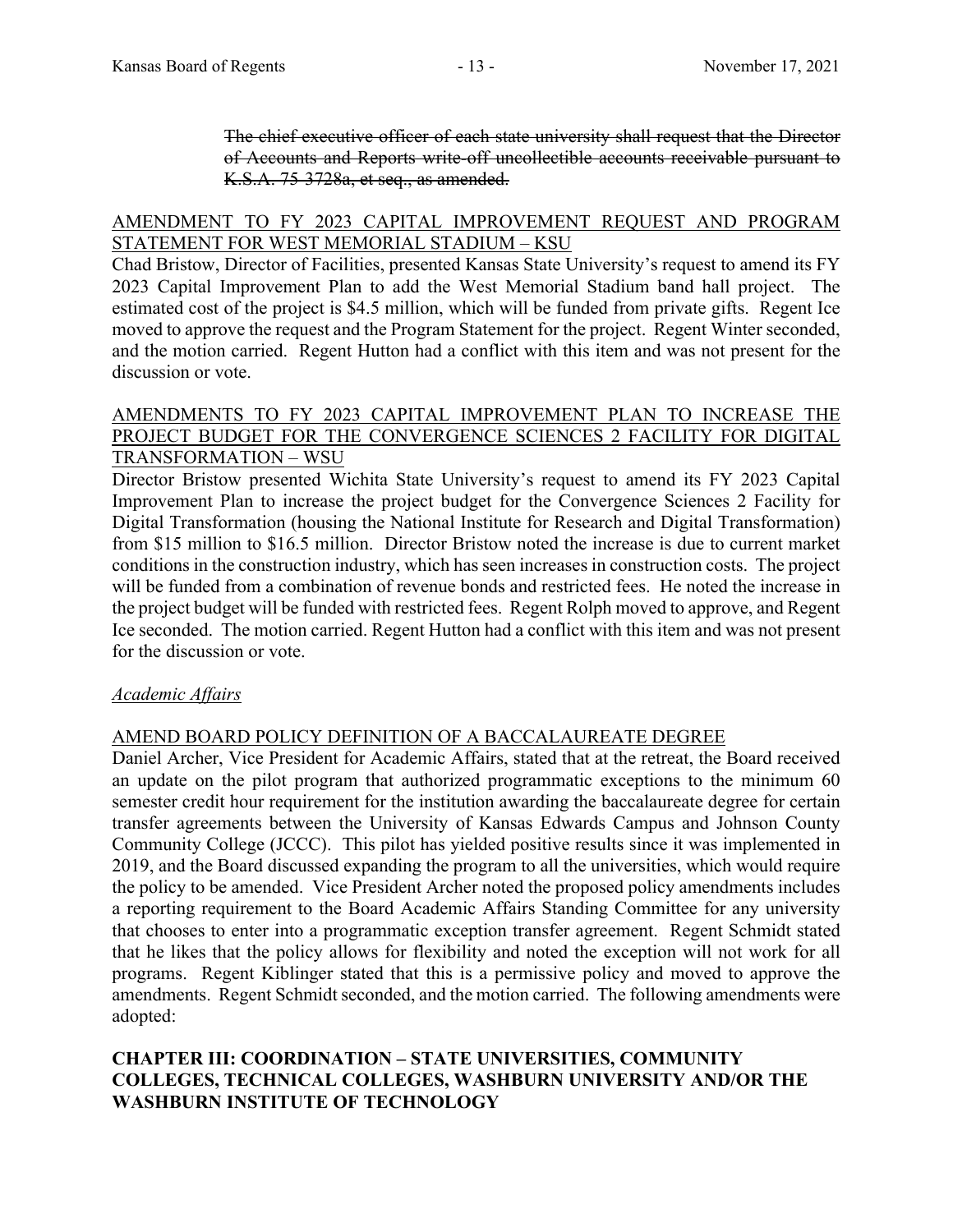| <b>ACADEMIC AFFAIRS</b> (See Chapter II. Section A. for additional academic affairs |  |
|-------------------------------------------------------------------------------------|--|
|                                                                                     |  |

9 DEGREES

. . .

. . .

. . .

. . .

#### b Standards

In order to receive and hold authorization to offer a given degree, an institution must remain open to inspection at all times and continuously satisfy each of the following standard requirements as written, except where the Office approves modification in writing.

ii Curriculum

The curriculum shall have a structure that reflects acceptance of responsibility by the faculty at the degree-granting institution for what is to be learned overall, as well as in each course, and thus for the logical sequence and increasing difficulty of subjects and instructional levels. The curriculum shall reflect the distinction between the liberal disciplines and the occupations and professions, the nature of specialization in study and work, the contribution of liberal arts and sciences, and the relationship between teaching and faculty creativity. A graduate curriculum shall reflect a concept of the graduate school as a group of scholars, the faculty members of which have had extensive collegiate teaching experience and are engaged in the advancement of knowledge. Periods of study and other fundamental requirements for the five levels of academic degree are as follow:

(2) "Baccalaureate degree" means a degree:

 (a) Requiring the equivalent of at least four academic years of full-time postsecondary study consisting of courses totaling a minimum of 120 semester credit hours in the liberal arts, sciences or professional fields.

 (b) Incorporating in its program design the equivalent of two or more academic years of full-time study consisting of courses totaling a minimum of 60 semester credit hours from institutions that have a majority of degree conferrals at or above the baccalaureate level, and a minimum of 45 semester credit hours in upper division courses. Institutions are not permitted to make programmatic exceptions, except as authorized in paragraph 2(ed). Institutions may make a limited number of exceptions from the 60-hour requirement for individual students, up to a maximum of 6 hours.

 (c) The degree shall require distinct specialization, i.e., a "major," which should entail approximately the equivalent of one academic year of work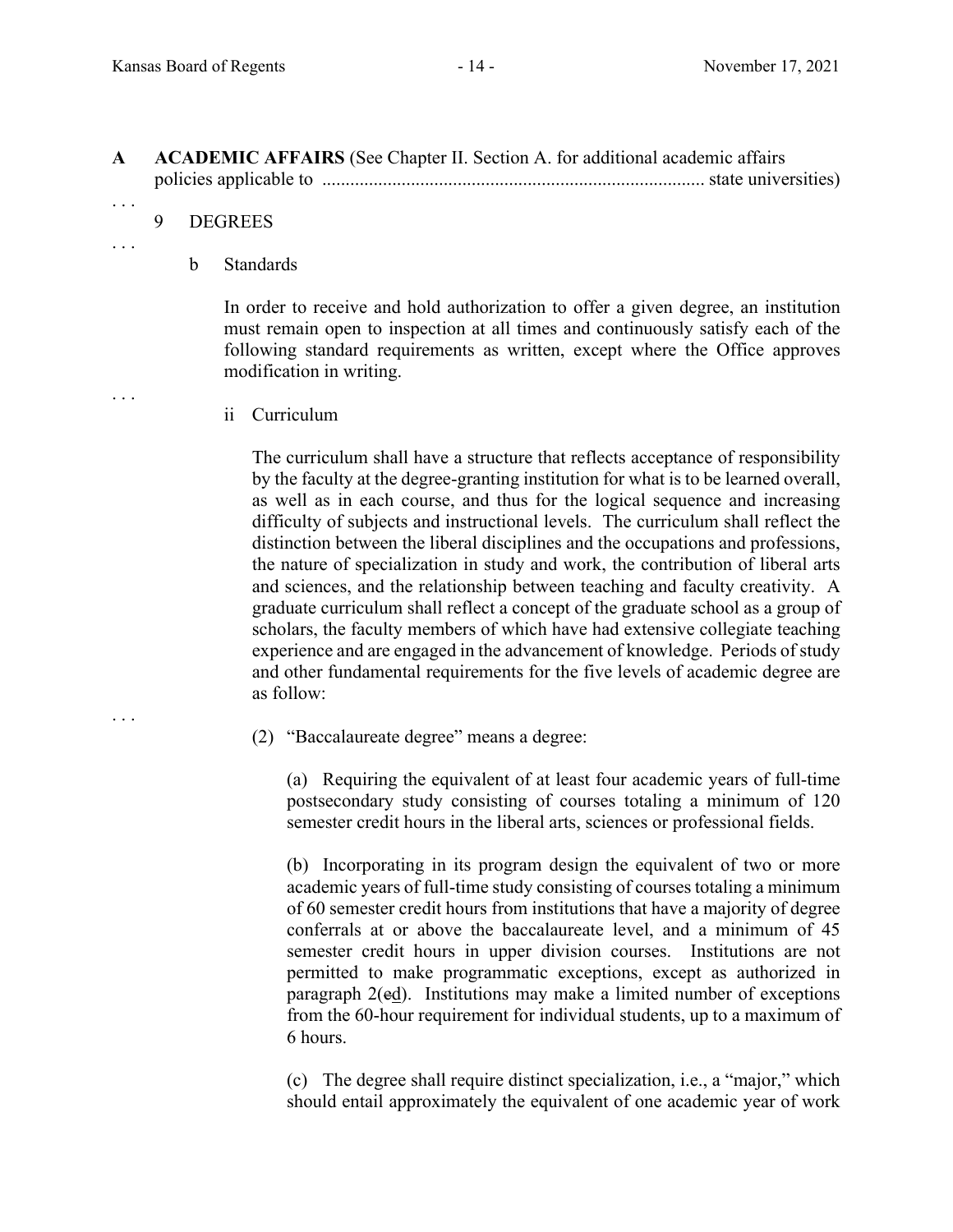in the main subject plus one academic year in related subjects, or two academic years in closely related subjects within a liberal arts interdisciplinary program.

 (d) The equivalent of the first two academic years of full-time study (associate degree programs ordinarily require 64, but in some cases may extend up to 72, semester credit hours) may be from institutions that have a majority of degree conferrals below the baccalaureate level.

(e) The University of Kansas Edwards campus Universities may have transfer agreements with institutions Johnson County Community College that make programmatic exceptions to the requirement that a minimum of 60 semester credit hours be from institutions that have a majority of degree conferrals at or above the baccalaureate level. The University of Kansas and Johnson County Community College shall report annually to the Board Academic Affairs Standing Committee on the number and type of programs subject to transfer agreements entered into pursuant to this exception, the number of Johnson County Community College students transferring in more than 60 hours into such programs, and their success. Each university shall report to the Board of Academic Affairs Standing Committee annually or as necessary:

(i) the name of each degree and major in which programmatic exceptions apply;

(ii) the name of each institutional partner in which programmatic exceptions apply; and

(iii) the number of students who utilized programmatic exceptions.

# CONDITIONAL CERTIFICATE OF APPROVAL FOR NATIONAL AMERICAN UNIVERSITY

Vice President Archer stated that the Private and Out-of-State Postsecondary Educational Institution Act (Act) requires covered private and out-of-state postsecondary educational institutions to obtain a certificate of approval from the Kansas Board of Regents (Board) to lawfully operate in Kansas. To qualify for a certificate of approval, an institution subject to the Act must meet the standards established by the Act and the regulations adopted pursuant to the Act. To ensure that institutions are financially responsible and capable of fulfilling commitments, the law requires the institution meet at least one of the following requirements for the most recent fiscal calendar year or for the two most recent fiscal or calendar years combined:

- A. Demonstrate a minimum ratio of current assets to current liabilities of at least 1:1. This asset ratio shall be calculated by adding the cash and cash equivalents to the current accounts receivable and dividing the sum by the total current liabilities;
- B. Exhibit a positive net worth in which the total assets exceed the total liabilities; or
- C. Demonstrate a profit earned.

Dr. Archer stated that National American University (NAU) is a private institution that was first awarded a Certificate of Approval by the Board to operate in Kansas in 2006. NAU currently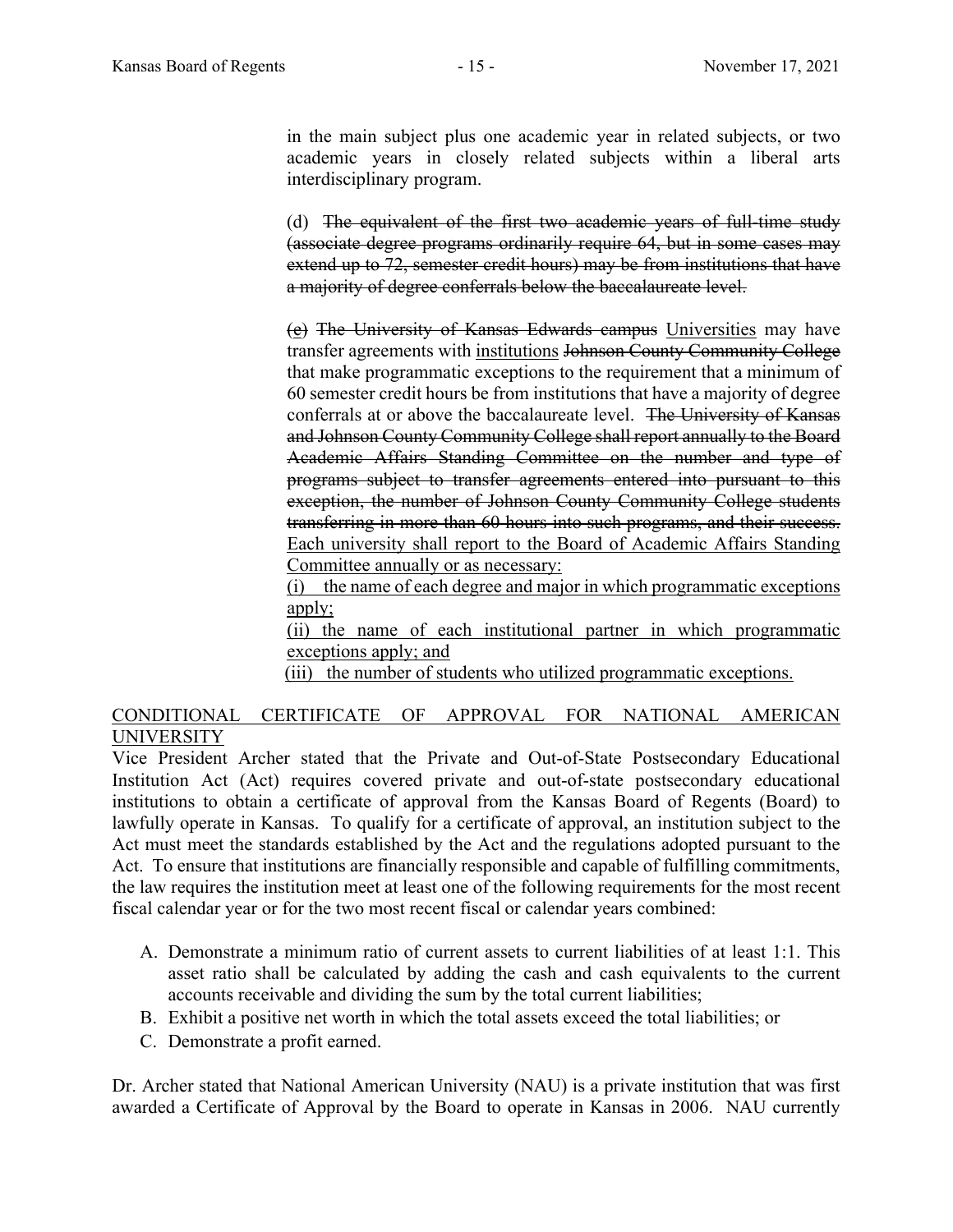operates in Kansas only for online programs and is serving 31 Kansas students. On May 21, 2021, NAU submitted an application for renewal of its certificate of approval and the financial statements provided did not meet the minimum requirements outlined in K.A.R. 88-28-2. NAU's failure to meet the minimum financial requirements creates a concern that the institution could close, possibly abruptly, and not meet their commitments to enrolled students. It was noted that multiple entities share these concerns regarding NAU's financial stability. Dr. Archer stated the Board has two options under the  $Act - 1$ ) NAU can be issued a certificate of approval with conditions that would protect current students, or 2) NAU's application for renewal can be denied. Vice President Archer stated that Board staff recommends issuing a certificate of approval with the following conditions attached:

- Prohibit NAU from any new enrollments of Kansas residents until NAU meets the minimum financial requirements.
- Require a teach-out plan and listing of currently enrolled Kansas students, the program in which each student is enrolled, and each student's anticipated graduation date. NAU notified Board staff that it has entered into a formal written teach-out agreement with another online university to provide for the orderly transfer and teach-out of students, so that they may complete their programs of study, in the event NAU should cease operations. Board staff recommends requiring NAU to provide the formal written agreement to the Board office and disclose any modifications to the agreement.
- Require additional bonding in an amount reasonable to protect Kansas students in the event of a closure. The bond amount shall be equal to the amount of tuition held for Kansas students. The bond shall be renewed annually and the amount updated based on current Kansas student enrollments.
- Require NAU to submit a financial improvement plan and quarterly financial statements.

The Board discussed the additional bonding that NAU will need to cover the amount of tuition held for the 31 students who are currently enrolled. Regent Schmidt does not believe the Board has enough information to make a decision on the certificate. He wants more information on the required bonding amount and whether NAU has the capacity to meet the bonding amount. He also would like information on the 31 students to understand their situations, so they are not harmed in this process. Regent Hutton has concerns about NAU securing a bond and would rather the institution get an irrevocable letter of credit, which are more accessible. He would also add an administrative cost for Board staff time. Regent Kiblinger noted that Board staff will receive most of the information that Regent Schmidt is concerned with after the certificate is approved and stated that the Board needs to act on this now in order to prevent NAU from enrolling new students for the next semester, which starts in December. Regent Rolph stated that the Board Academic Affairs Standing Committee discussed this topic, and he believes the staff recommendation is the best option. He moved to approve the staff recommendation, and Regent Kiblinger seconded. Regent Winter stated that he researched NAU and found three documents that clearly record NAU's financial troubles. He asked that the three documents be attached to the Board minutes 1) NAU's 10-K Form, 2) NAU's Annual Holdings Report, and 3) History of Stock Performance. Regent Ice asked to amend the motion to allow staff the flexibility to determine the type of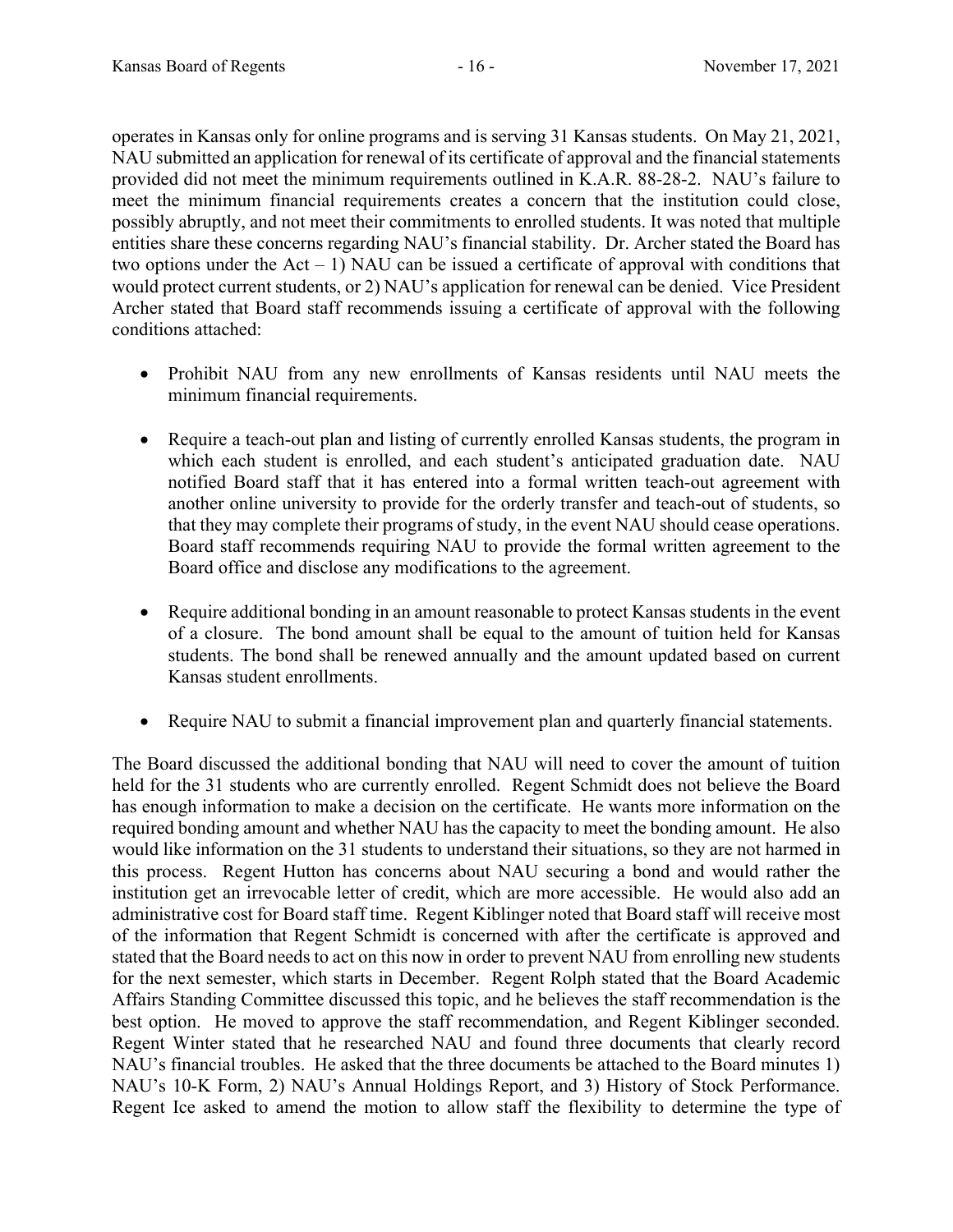financial instrument that NAU can use for security. Regent Rolph accepted the amendment to his motion, which was seconded by Regent Kiblinger. The motion carried. Regent Schmidt opposed the motion.

(Documents filed with Official Minutes)

### *Other Matters*

### INFORMATION ON THE IMPACT OF THE FEDERAL CONTRACTORS COVID-19 VACCINATION MANDATE – STATE UNIVERSITIES

General Counsel Julene Miller provided a report on the impact of President Biden's vaccination mandate for employees of federal contractors and subcontractors. On September 9, 2021, President Biden issued an Executive Order on Ensuring Adequate COVID Safety Protocols for Federal Contractors. The Safer Workforce Task Force issued its Guidance on implementing the Order on September 24, which set December 8, 2021 as the deadline for achieving full vaccination of employees. General Counsel Miller noted the Order for Federal Contractors impacts the three research universities (University of Kansas, Kansas State University, and Wichita State University), and within days of the Guidance being issued each of them began receiving demands from various federal agencies to include the new clause requiring compliance with the vaccination, masking and distancing safety protocols in their contracts with those federal agencies. General Counsel Miller stated that the Board Office and the state universities discussed the implications of the Order and reached out to state and federal officials to inform them of the impact the Order and Guidance will have on the state universities with covered contracts. On October 25, President Flanders presented testimony to the Kansas Legislature's Special Committee on Government Overreach on the impact of the federal contractor vaccine mandate. General Counsel Miller stated that Committee members were primarily interested in employees' ability to seek exemptions from vaccination or masking and noted that all three impacted universities have exemption request forms that employees can use and that these forms have been updated to address the concerns raised at the Committee hearing.

General Counsel Miller reported that the three research universities had to begin implementing the federal vaccine mandate on their campuses in October in order to meet the initial federally imposed deadlines. Currently, the regional universities (Emporia State University, Fort Hays State University, and Pittsburg State University) have no contracts with the federal government that are covered under the mandate; however, the guidance continues to change, and it is possible for other federal agencies to determine that additional contracts and contract-like instruments should incorporate the clause. General Counsel Miller also noted that just last week the deadline for achieving full vaccination of covered employees was changed to January 18, 2022.

The Board and the university CEOs discussed the impact of the vaccine mandate. It was noted that the universities would lose millions of dollars in federal funding and thousands of jobs if they do not comply with the mandate. Employees who do not wish to be vaccinated do have the option of applying for an exemption. Regent Rolph reiterated that this is a federal mandate that the universities need to comply with in order to keep federal contracts that are important for State as a whole.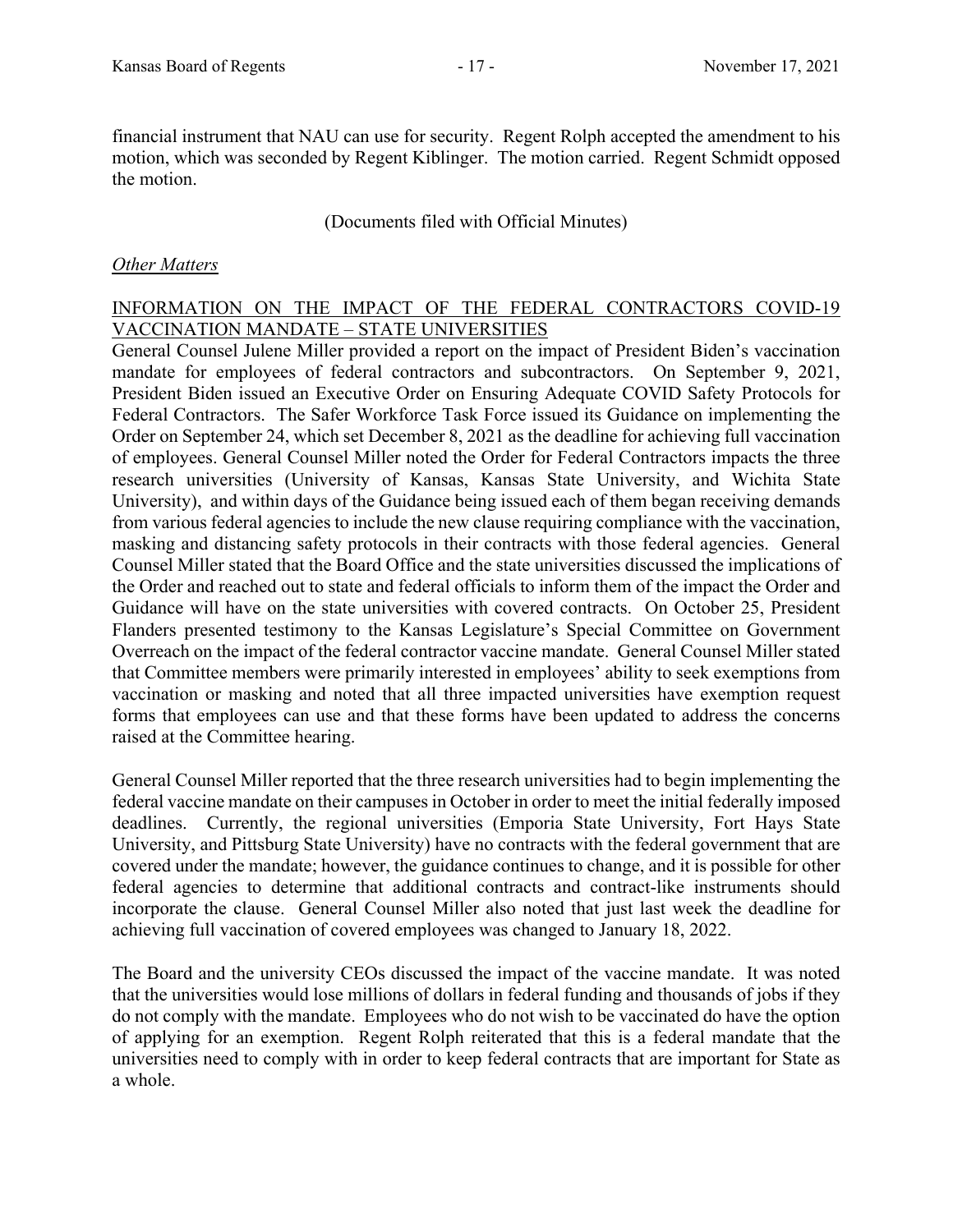# BREAK

Chair Harrison-Lee called for a break at 2:30 p.m. and resumed the meeting at 2:44 p.m.

# NON-BUDGETARY LEGISLATIVE PROPOSALS (FIRST READ)

Matt Casey, Director of Government Relations, presented the first read of the non-budgetary legislative proposals, which are listed below.

- Amendments to the Motorcycle Safety Fund and Truck Driver Training Fund Statutes
- Legislation Authorizing Voluntary Affiliations between State Universities and Community and Technical Colleges
- Increased 529 Investment Options
- Promise Act Trailer Bill
- Emporia State University, Sale of Property in the City of Emporia, Lyon County, Kansas
- Technical Edit to add High School Equivalency
- Kansas State University's Request to Sell Property in Riley County
- Kansas State University's Request to Sell Property in Cherokee County
- Kansas State University's Request to Sell Property in Douglas County, Nebraska
- Pittsburg State University Request to Sell Property
- University of Kansas Request to Exchange Property in Douglas and Wyandotte County
- Selling Gifted Property Amending the State Surplus Property Act

Regent Hutton asked staff to look at the funds associated with the Board's facility renewal initiative to see if any statutory restrictions need to be amended. Regent Winter stated that at the retreat, the Board discussed seeking a statutory amendment that would allow universities to keep proceeds resulting from the sale of universities' real property and wanted to know if the Board should consider pursuing this change. Regent Hutton agrees that the change would be beneficial to the universities but believes Board staff should have discussions with legislative leaders on the proposal before making it an official request of the Board. President Flanders and Director Casey will get legislative feedback on this proposal.

# NAME A BUILDING – KSU

President Myers presented Kansas State University's request to name the new Volleyball Arena that will be constructed in the Kansas State University Athletics Complex in honor of Ward and Brenda Morgan and their family. Regent Rolph moved to approve, and Regent Ice seconded. The motion carried. The arena will be named the Morgan Family Arena.

# PITTSBURG STATE UNIVERSITY PRESIDENTIAL SEARCH COMMITTEE MEMBERS AND COMMITTEE CHARGE

Chair Harrison-Lee stated that at the September meeting, the Board appointed Rick Webb to serve as the Pittsburg State University Presidential Search Committee Chair. Mr. Webb is the Executive Chairman of Watco LLC. and earned a Bachelor of Science degree in Physics from Pittsburg State University. She thanked him for taking on the responsibility of leading the Committee and then she presented the list of other recommended Committee members and the proposed Committee charge. It was noted that the Committee membership includes a variety of individuals who represent the different groups on campus as well as members of the Pittsburg community and